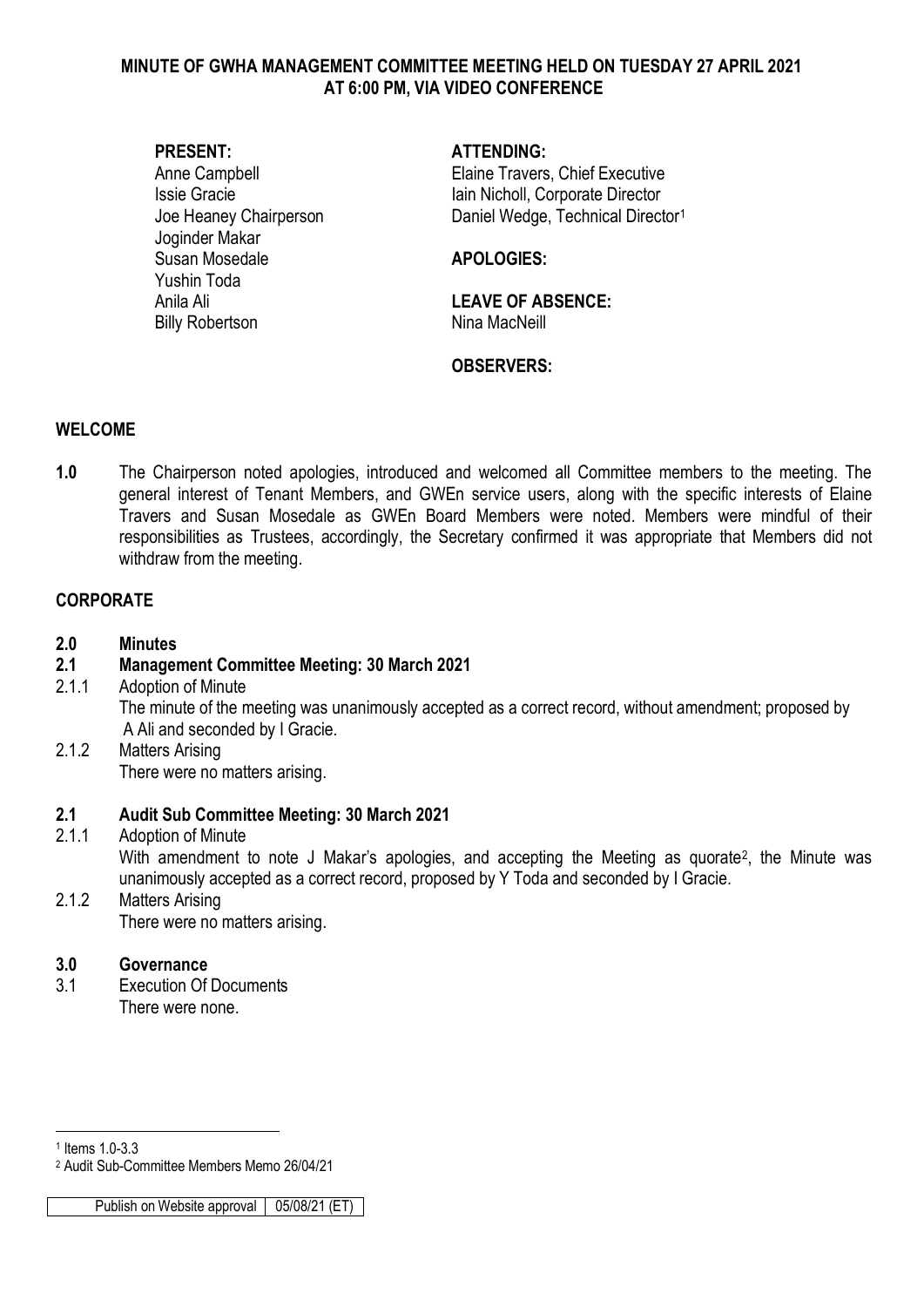3.2 Membership Applications

Report No.1 was considered. The Category C application was approved as per the Membership Panel recommendation; and the Category A applications were approved in line with Policy.

| <b>Name</b>            | <b>Address</b>         | <b>Share</b>           |
|------------------------|------------------------|------------------------|
| PERSONAL DATA REDACTED | PERSONAL DATA REDACTED | PERSONAL DATA REDACTED |
| PERSONAL DATA REDACTED | PERSONAL DATA REDACTED | PERSONAL DATA REDACTED |
| PERSONAL DATA REDACTED | PERSONAL DATA REDACTED | PERSONAL DATA REDACTED |
|                        |                        |                        |

3.3 Registers: Notifiable Events / Data Breaches / Payments and Benefits

Report No. 3 was considered, with Members acknowledging from NE 1003649 the marginal increase in rent arrears and staff absence levels, and the ongoing external/covid impact on voids/relets.

The NE report 1004349 was then considered in some detail, with Members discussing the key points expected within the architect's pending report, including confirmation of omitted fire stopping detail; dubiety over the suitability of the GCW system; and concerns over the integrity of the glass: with Members acknowledging this combination of factors would influence the future options appraisal. The ACS report that "*GW/GWEn is taking all reasonable steps to properly address the (fire risk) issue"* was welcomed, and the associated further actions to enhance the safety controls was considered to be appropriate and proportionate. Progress against the Action Plan, including the independent Governance and H&S investigations was acknowledged; the intended update to incorporate completion dates/data for the actions was noted; confirmation of planned training/awareness for existing and new MC members was agreed; and the priority response to the H&S matter was commended.

There were no data breaches or payments and benefits to report.

### 3.4 Pre AGM formalities & MC Competencies

Report No. 3 was considered, with Members confirming the following arrangements for the 43<sup>rd</sup> AGM scheduled for Wednesday, 23/06/21:

- 1. Members standing down / seeking re-election: J Makar, Y Toda and J Heaney;
- 2. At the MC Meeting 30/03/21, MC endorsement of Members with greater than 7 years' service: Y Toda and J Maker.
- 3. Nominations for the MC to be received from GWHA Members up until 14/06/21; with nominations encouraged from underrepresented groups and/or from members complementing existing skills/experience.
- 4. A preference for a physical venue, with flexibility to accommodate a hybrid and/or virtual AGM in line with emerging Government advice and availability of venues.
- 5. Target issue dates, including invitation issue 21 days prior to the Event.

Members acknowledged the potential for an election of MC Members, and noted plans to obtain legal advice to inform voting arrangements in the event of a virtual/hybrid meeting.

#### 3.5 Corporate Plan 2021/22 (for review/approval)

Report No.4 was considered and the Corporate Plan approved, subject to MC review of section 7.2 Asset Management text at MC 18/05/21 (Matters Arising) specifically to ensure no ambiguity between SHQS / EESSH[3](#page-1-0) commentary; and with agreement to review the relevance of historical trends/references for the 2022/23 Plan. Members acknowledged that the Plan and Initiatives, which were set to reflect an inevitable period of recovery from the wide reaching impact of the global pandemic, and against a backdrop of cautious optimism for the resumption of services; would require ongoing monitoring and review to ensure the association's journey towards *shaping thriving communities* remains appropriate and proportionate. The importance of delivering on historical service initiatives was reinforced; and it was confirmed that progress in these areas would be monitored via the routine Procurement Delivery Plan, and through 6-monthly reporting against the initiatives.

<span id="page-1-0"></span><sup>&</sup>lt;u>.</u> <sup>3</sup> SHQS: Scottish Housing Quality Standard, EESSH: Energy Efficiency Standard for Social Housing.